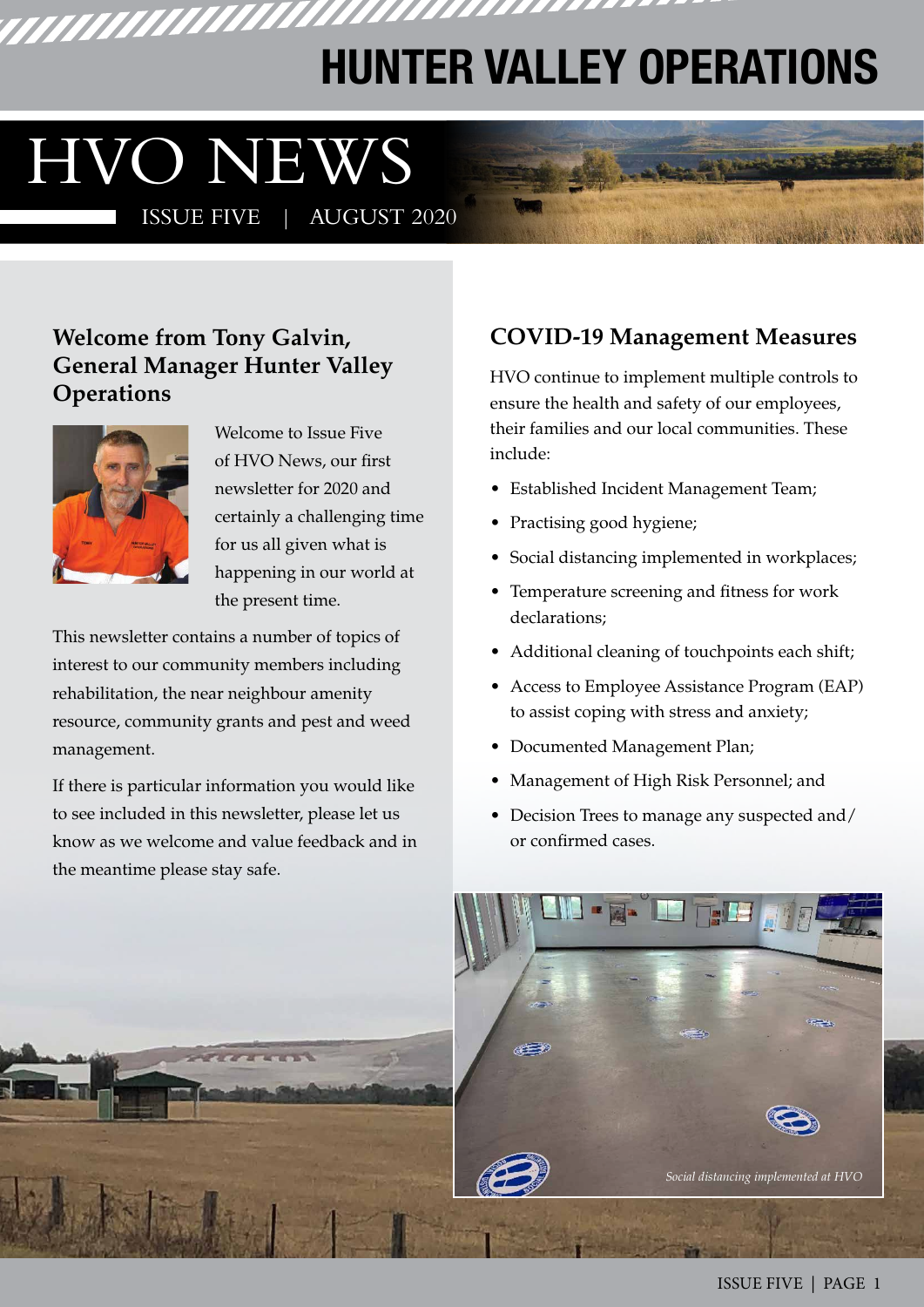

#### **Rehabilitation**

Our planned rehabilitation target for 2020 is 94 hectares of which 13.5 hectares has been completed to date.

A significant maintenance programme is ongoing to enhance the quality of previously rehabilitated areas, primarily targeted at weed control.

#### **Pest and Weed Management**

Our pest management program continues to show good results with pests being controlled through shooting, trapping and baiting across our landholdings.

Results of the 2020 program so far include:

- 10 feral pigs culled
- 267 kangaroos culled
- 1080 baiting spring/autumn program targeting wild dogs and foxes –129 (year to date)

HVO have synchronised baiting/trapping programs, targeting pigs, wild dogs and foxes in conjunction with the Local Land Services.

In addition to the routine weed control programs, HVO is also undertaking weed control at the Wandewoi Offset to reduce the density of the weed Farmers Friend, which has taken advantage of recent weather conditions.



#### **Aerial Seeding**

Aerial seeding was recently undertaken on site on the 16th June with 400 hectares completed to provide for temporary cover on active waste dumps to reduce the area exposed to wind generated dust.

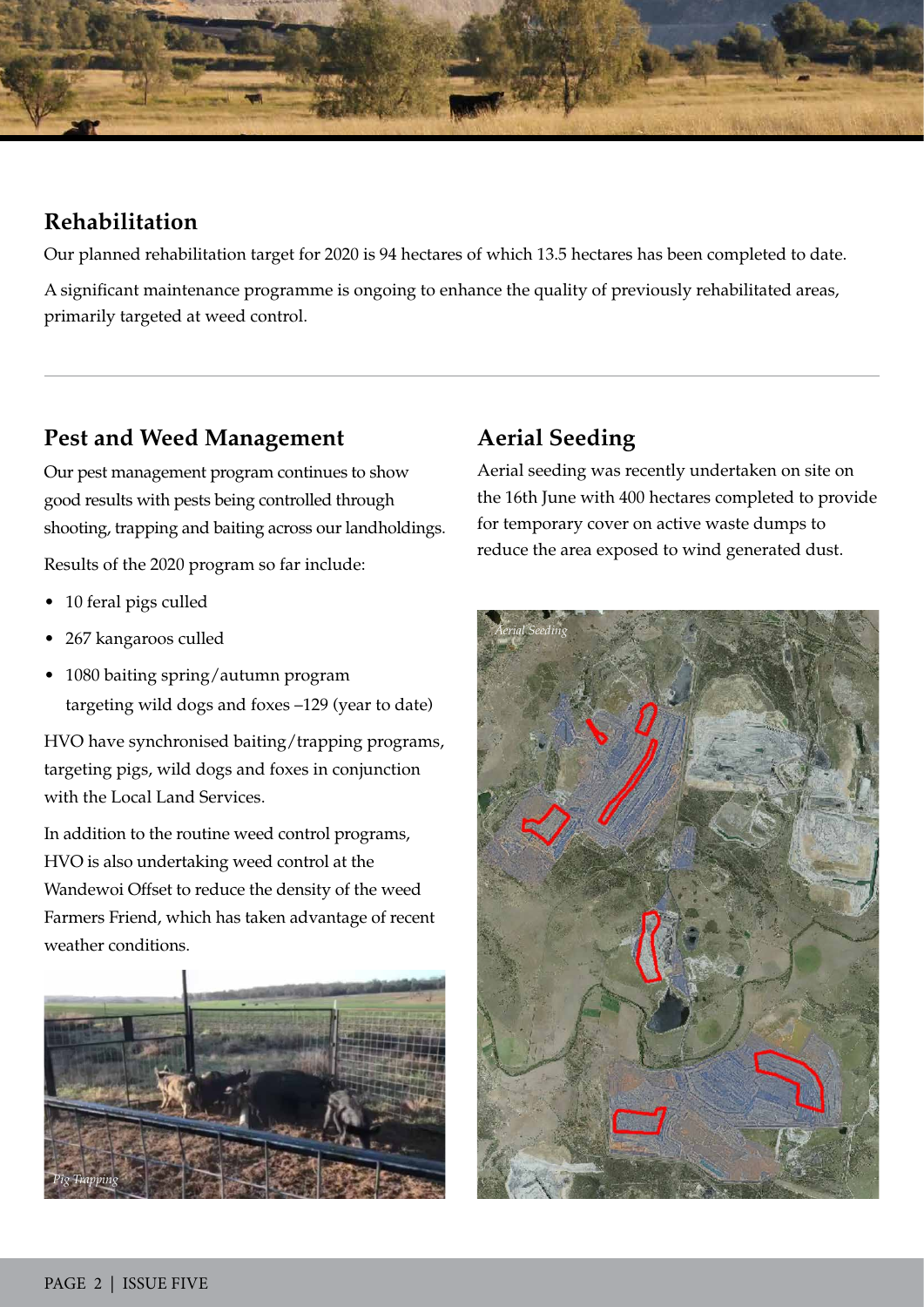#### **Community Grants Programme**

Round One of our Community Grants Programme closed in May with 12 applications received. A number of local organisations were successful in obtaining funds totalling almost \$30,000. The organisations included were:

- **Westpac Rescue Helicopter Service** - 2020 Hunter Valley Mining Charity Rugby League Day
- **St Catherine's Catholic College**  - Safe Livestock Handling
- **Singleton High School**  - Flying High with Drone
- **Singleton Council**  - Sponsorship Cycling NSW
- **Singleton Chamber of Commerce** - Hunter Coal Festival
- **Branxton Lions**  - Lions Road Safety Signs
- **Denman Little Athletics** - Shelving for Sports Shed
- **Singleton Girl Guides** 
	- Building Floor Repair and Maintenance

In addition, we have continued to support the Jerrys Plains Public School Jerrys Juniors and Ready4School pre-school programmes.

Thanks to all of the community groups who applied for grants for Round One. Round Two of the 2020 programme will open in September and I encourage community groups to apply.

Please contact Merri Bartlett on mobile 0455 782 292 for more information.